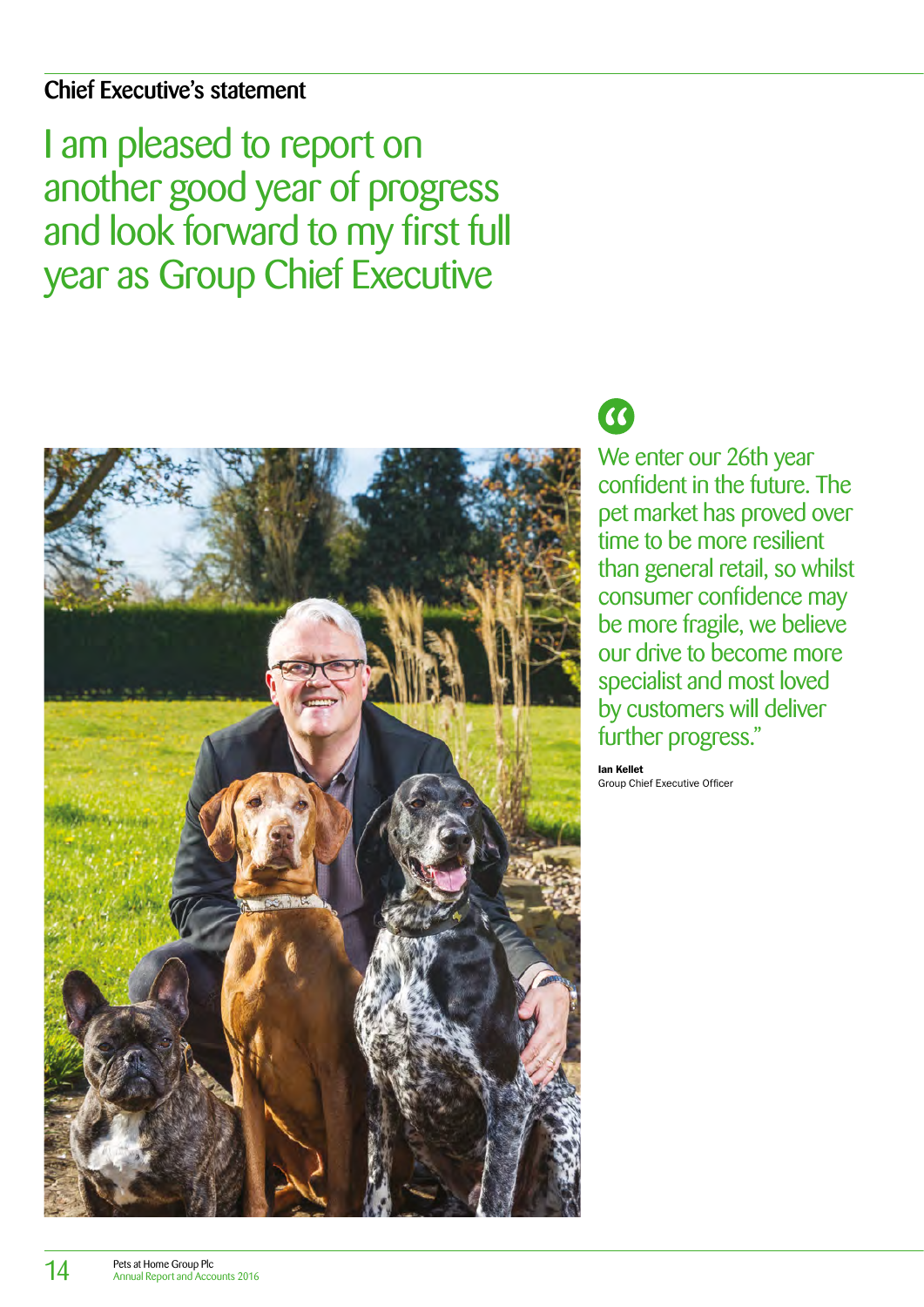### Strategic update

#### Strategic pillar: Expanding like-for-like growth

Growing loyalty from our VIP club members Our loyalty scheme has continued to provide support to like-for-like growth this year, through tailored offers on both products and services, alongside achieving an increased level of engagement with our members.

The VIP club has reached over 4.5m members with over 13.5m pets registered on our database. The scheme is now over three years old, which has enabled us to take an initial view of the active customer base, as well as total membership. The number of VIP members who have actively used their card over the past 12 months is 3.3m. The active member participation rises for those customers who are multibrand users, whether that be through our vet practices, grooming salons or online, reflecting the increased loyalty of such customers. We will therefore continue with our strategy to introduce vet and grooming services to our members through active marketing, as well as the rollout of services within the store estate, which remains a significant opportunity for us.

Our swipe rate of the card in stores reached 64% in Q4. We expect to see further progression in the swipe rate this year, but at a slower rate than we have seen previously, which is a normal trend reflective of the club's maturity.

Positively, we are seeing an increasing revenue contribution from our earliest enrolled members, which reaffirms our view that we are successfully using the club to drive incremental spend from customers.

4.5m

13.5m pets registered on our database

#### Providing value for our customers

Our approach is to provide value for our customers, reflecting innovation, quality, expertise and customer service, as well as price.

As part of this, we have continued to refresh our range, with 40% of total products changed during the year. Growing Advanced Nutrition revenue remains core to our strategy and this year we extended Wainwright's into the frozen category, added Lily's Kitchen to our range and exclusively launched Wellness, which is the leading independent natural food brand in the US. We are also adding brands to assist customers with bridging the gap to the top tiers of Advanced Nutrition, which we believe is encouraging customers to trade out of the grocery food segment.

In March, we launched our Brandmatch promise for customers. Brandmatch compares the price of the branded products in our customers' baskets against both Tesco and Jollyes, and if there is a difference, generates a money back voucher for their next shop. This is automatically emailed to the customer if they are a VIP member. Brandmatch is still very new, but initial results indicate the vouchers are encouraging incremental spend from customers when they next purchase.

#### Delivering results from our seamless shopping investment

We have invested further in our seamless shopping strategy this year, through optimising our website, upgrading systems and expanding our colleague teams to deliver the plan. This has resulted in good traffic growth to our website, enhanced conversion rates and an improved customer experience. As we have highlighted previously, customers are increasingly opting to collect their online orders in store. This method of pickup represented around 50% of our online revenues in the second half of the year, up from just over 40% in the prior year. This increase has been achieved through improving our collection service in-store and continual optimisation of the product range.

The VIP App is now in its final stages of development, ahead of a colleague, and then customer, launch. The App will give further benefits to our customers, making it simpler to both swipe without the need for a card and redeem offers without presenting a voucher.

#### Strategic initiatives in our veterinary business

Within our primary opinion vet practice network we are rolling out new practices, but at the same time, we have focused on strategies to deliver extra growth to our more mature practices. We have achieved this through space expansions to eight existing practices and trialling 24/7 or extended opening hours in six practices. Both space and opening hours extensions are bringing even greater convenience to our customers and are delivering additional revenue to these practices.

We have also built a presence in the specialist referrals market through acquisition. Specialist referral represents the premier tier of veterinary medicine, and by acquiring such centres, we gain access to an additional area of customer spend in the market, whilst improving the retention of customer revenue from our primary opinion practice network.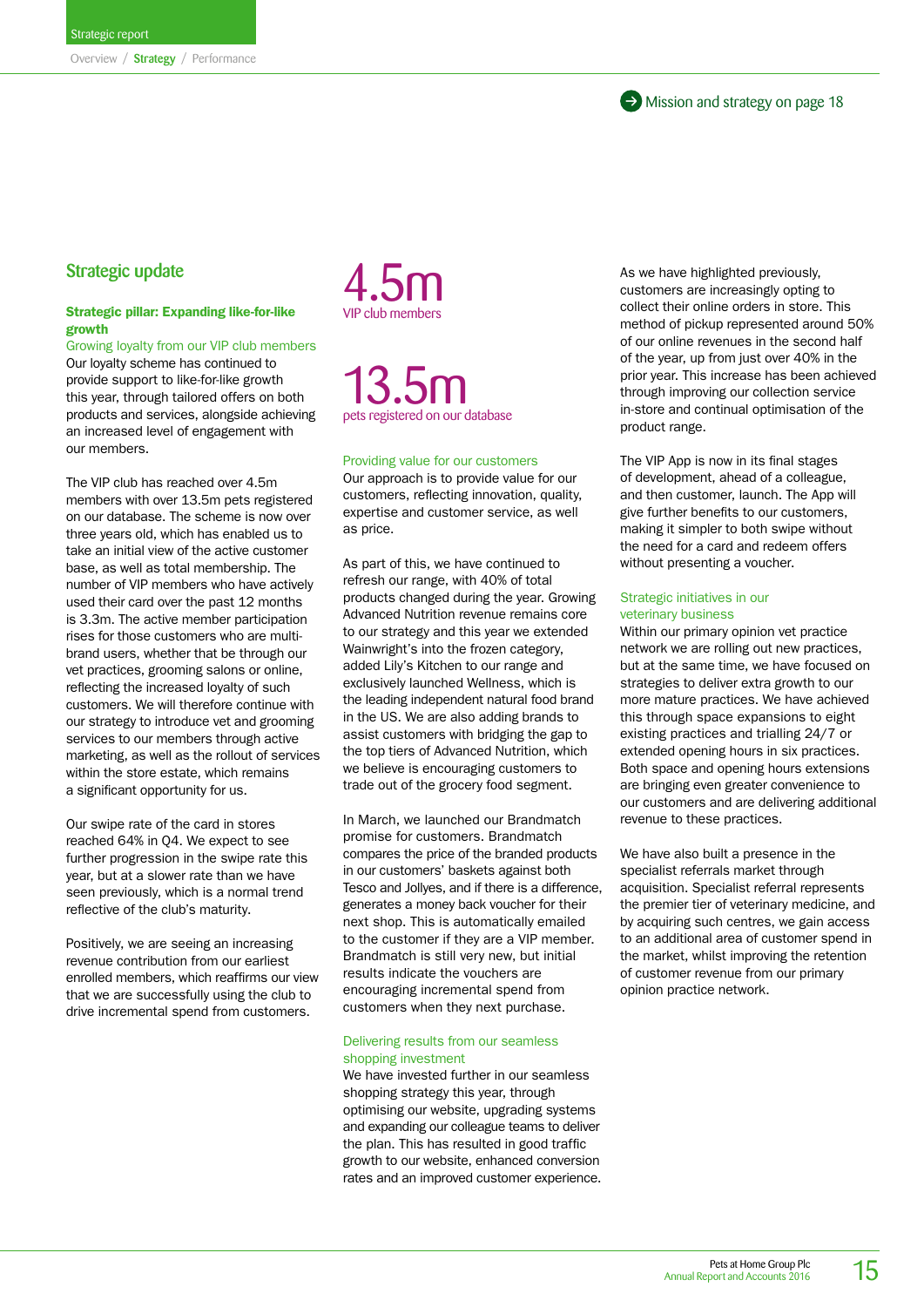We now have four specialist referral centres and have focused on acquiring those with the best reputations for clinical excellence and service, in locations which are complementary to our primary practice network. We continue to explore opportunities in the wider veterinary services market that will deliver growth to our business, at an acceptable rate of return on our investment.

#### Engagement with our customers

Alongside our ongoing customer engagement through our colleagues in-store and the VIP club, we have continued with television advertising during the year, both with the Pets at Home and Vets4Pets brands. We are the only branded veterinary services business in the UK with the scale to advertise nationally.

Our customer engagement and advocacy levels are indicated through a net promoter score, which is collected though an online customer survey. Our net promoter score for the year was 88%, up from 86% in the prior year, having risen from 75% in FY11.

#### Strategic pillar: Space rollout and footprint development

We executed our rollout strategy successfully during the year, having achieved our store and services opening targets.

Our Pets at Home estate now numbers 419 superstores and we plan to open between 15 and 20 superstores in FY17. As we come closer to reaching our UK target of around 500 superstores, our location options narrow, and as we are mainly dependent upon space from new retail park openings, we are seeing an impact on our opening rate. During the year we continued with the rollout trial of our premium Barkers dog stores. We also commenced a new trial format, with a High Street based convenience store, branded 'Whiskers 'n Paws by Pets at Home'.



In Services, we ended the year with 388 veterinary practices, having opened 39 in new and existing stores, and 11 in standalone locations. Nearly 60% of our store estate now has a vet practice and we remain committed to working towards our target of 90% of stores with a practice. Grooming salon openings progressed strongly, with 60 new salons in both new and existing stores, taking the total number to 240. In the coming year, we expect to open 45–55 new veterinary practices and 50–60 grooming salons.

The performance and returns of new stores, vet practices and grooming salons remain in line with our expectations.

419 Pets at Home superstores

60 new grooming salons in both new and existing stores